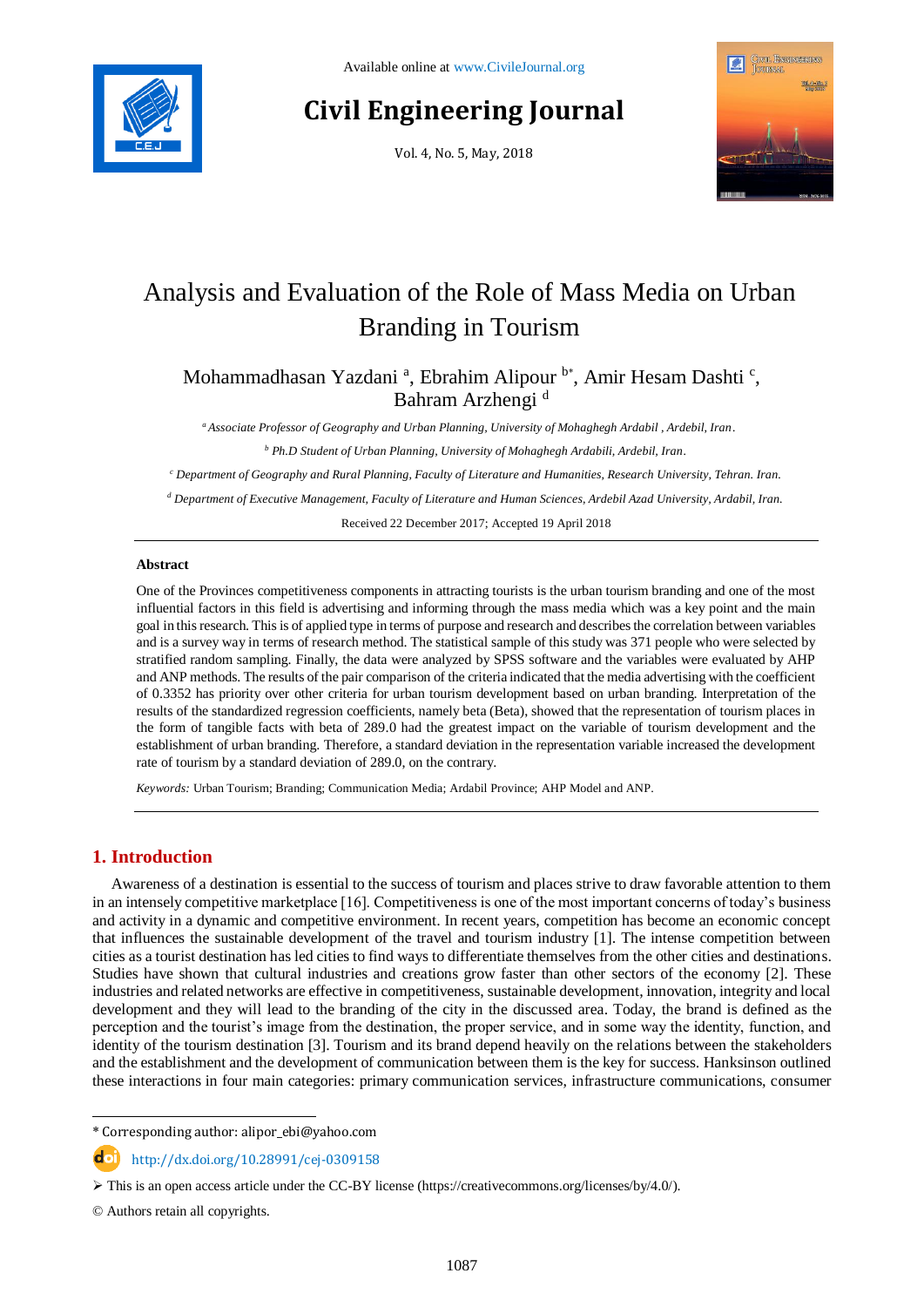#### *Civil Engineering Journal* Vol. 4, No. 5, May, 2018

communications and media communications [4]. In this context, media communication and its impact on urban branding are explored.

As mentioned above, one of the most important tools for the development of the tourism industry is modern media, and in particular TV. Tourism is the newest industry in the world, which due to its special property is characterized as a dynamic industry with a bright future. Therefore, investment in this industry cause increasing in all countries with tourist attractions. Today, attracting tourists has become a growing competition among the organizations involved in the tourism industry, as this industry not only contributes to the national economy and foreign exchange inflows, but also it is clean, non-polluting, and at the same time creating new jobs, and can become the most important source of foreign exchange earnings for potential countries in this field, provided that proper and comprehensive planning with the futuristic is arranged for it. The tourism industry has become widespread in the world, and many countries have been able to improve their situation and reduce the problems of unemployment, low per capita income and lower foreign exchange earnings. Today, the tourism industry in the economic and social development of count is so important that economists call it invisible exports. Industry, which can be said to be directly, related to the media capacities of countries. And these are the media that take time to develop the industry.

Nowadays, all countries of the world are trying to use all their tourism capacity as the world's most modern industry for comprehensive development. Tourism in its various dimensions is one of the issues that have attracted a lot of attention. Perhaps, one of the reasons to deal with tourism is expansion of communication and increasing the demand for tourism and curiosity and exploration in other cultures, on the one hand, and economic, social, cultural and political effects, especially in some areas of tourism, are, on the other. So that income from tourism plays a basic role in economic and cultural growth of societies; according to the data from World Tourism Organization, in 2003, more than 694 million international tourists have invested in tourism and generated more than \$ 600 billion in revenue, in 2007, the figure of tourists has been upgraded to 903 million, which is projected to reach 1 billion 300 million by 2010 (Madrid Conference, 2004) [5].

The cultural exchange of societies promotes the development of theories and ideas, the awareness of people about other cultures, and the influence and impact of this exchange on the development of societies can be considered by the experts in their various topics of tourism. Today, in the Communication era with the invention of the mass media development of tourism industry has been influenced by mass media meanwhile TV as the magic box and the secondbest media outlet among the inhabitants of the planet has featured a great deal. Undoubtedly, the growth and development of the role of media in our modern society has been so high that almost no activity without the use of it will have the impression of development. In this area, the media, and in particular the TV can be the main factor and actor for the development of the tourism industry. Mass media, and in particular television, can play an irreplaceable role in the tourism industry through its capabilities and functions such as information, education, entertainment, persuasion, promotion, public mobilization and culture. Harold Laswell regards the role of mass media as communicating, monitoring, guidance and education, and later the role of entertainment was added to this set by Charles Wright [6].

Mass media, covering a wide variety of diverse audiences in large geographic collections can be an ideal means of promoting innovation and informing audiences with a high degree of speed, accuracy and capacity, and this has led developers and researchers in various difficult dimensions to follow such devices to accelerate the development process. Our country also has special potentials for development and investment in the field of tourism. Meanwhile, Ardebil province has very favorable conditions. Especially, in Ardebil province, the Serein city despite hot springs, which is also called water therapy, includes natural, historical and cultural attractions, favorable weather, hotels etc. as well as the border of Ardebil province with the Republic of Azerbaijan has provided an opportunity to turn Ardebil and Serein into one of the most important tourist hubs in the country and the region. In the meantime, based on the approaches in the modern world regarding the role of the media, and in particular TV in tourism development, we decided to conduct this study taking into account the tourism capacity of the province of Ardabil, and in particular the city of serein, as well as the importance of the media In developing of this industry, the role that Ardebil TV network (Sabalan Network), as the most important local media, can play an important role in the development of this industry and at the end of the course, in addition to identifying the most important capacities of the Sabalan network some media approaches will be offered for development of tourism industry. Here the question is that what is the role of the provincial television network in improving tourism in the province of Ardabil? The deep influence of power and the impact of mass media on the various aspects of human life make understanding the media and evaluation of their influence increasingly clear. The general objective of this research was to investigate the role of mass media in creating urban branding about tourism at Ardebil province.

#### **2. Research Methodology**

#### **2.1. Methodology**

This is of applied type in terms of purpose and research and describes the correlation between variables and is a survey method in terms of research method. In this method, some of the required data are collected in form of examining the facts, and some others in the form of studying the ideas of respondents. This is a correlation study terms of the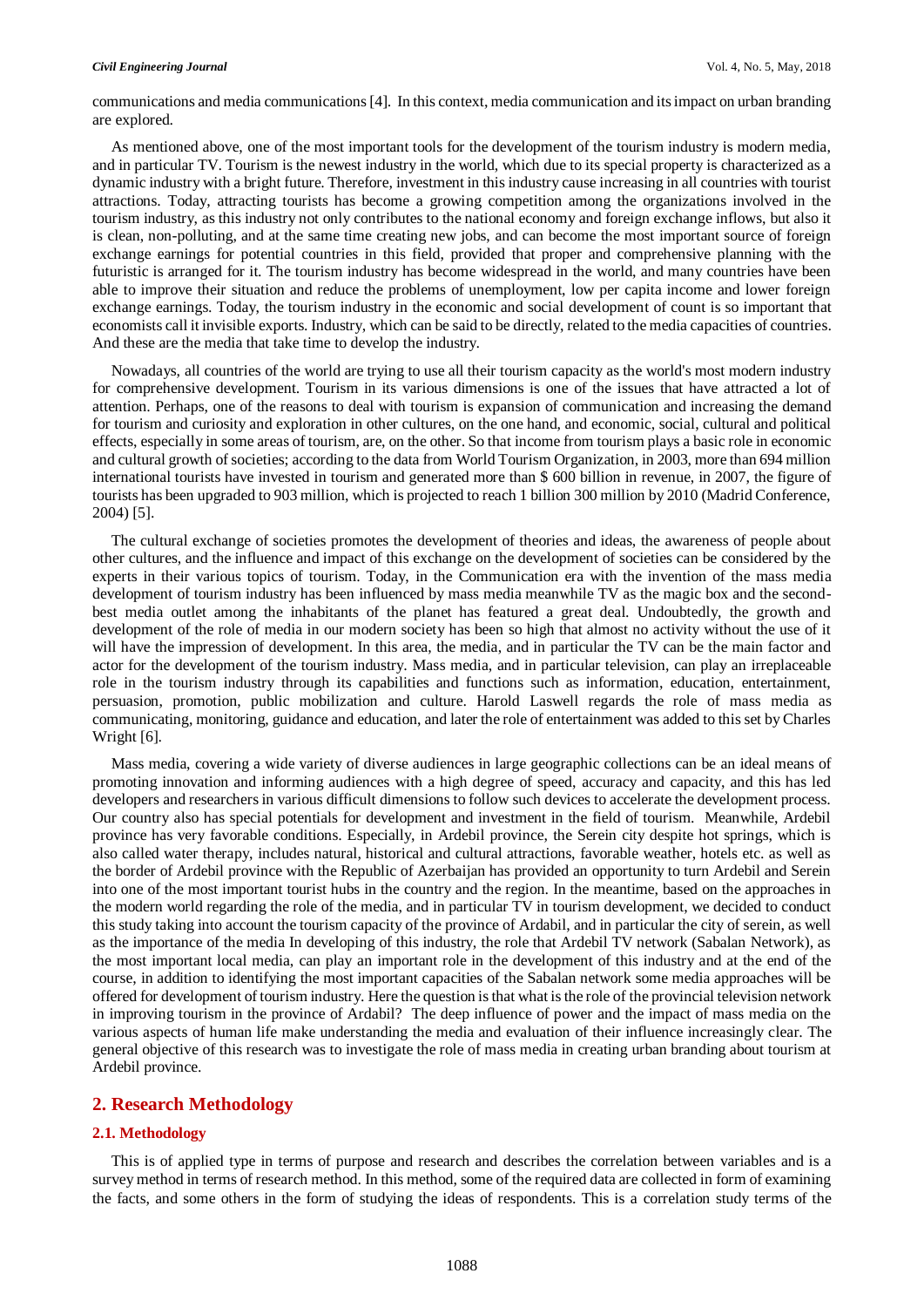#### *Civil Engineering Journal* Vol. 4, No. 5, May, 2018

relationship between variables, evaluation of the type and correlation intensity in which correlation relationships between independent and dependent variables will be evaluated. The statistical population of the present study is, in general, 18 years old people and older people in Ardebil and the cities of Ardebil and Sarein and tourists who will be stratified in random sampling. In this research, each person is selected as a unit of analysis and will be studied. The sample size used in this study is 353 people. To eliminate the effects of missing, incomplete and unanswered questionnaires on the results of the research, the sample size has been increased from 353 to 371 persons. Finally, the data were analyzed in the form of SPSS software and the variables were evaluated by AHP and ANP.

#### **2.2. Main Contents**

#### **2.2.1. Theoretical and Practical Definitions of Research**

#### Concept of Tourism

The term "tourism" came first in 1811 in the English magazine "Sporting Bahrein". At that time, it meant traveling to watch historical monuments and visit natural landscapes for enjoyment (7). Tourism is a kind of trip by a tourist between the source and destination on condition of non-employment and longer stay. It is not six months or less than one day (8). According to MacIntag and Gouldner (1986), tourism is a collection of phenomena and relationships arising from the interactions of tourists, business suppliers, governments and host communities in the process of absorption and hosts tourists and tourists. All variables involved in the research are shown in Table 1 below:

| Variable                         | <b>Practical definition</b>                                                                                                                                                                                                                                                                                                                                                                                                                      |
|----------------------------------|--------------------------------------------------------------------------------------------------------------------------------------------------------------------------------------------------------------------------------------------------------------------------------------------------------------------------------------------------------------------------------------------------------------------------------------------------|
| Television or Video<br>Media     | TV or Tele-vision (in French: Television) is a communication system for broadcasting and<br>receiving motion pictures and sounds from distance (23).                                                                                                                                                                                                                                                                                             |
| Motivation                       | Potential internal readiness or tendency to respond to a particular external stimulus or position,<br>from the various situations and stimuli can be called motivation. The motive refers to a state in<br>which the state of preparedness is applied for the start or continuation of a given chain of behavior<br>$(9)$ , $(10)$                                                                                                               |
| Representation                   | This concept is closely related to the efforts made in the media to draw reality. Representation is<br>defined as the production of meaning through the conceptual framework and language. The<br>continuous flow of media representation from the real world strongly affects the perceptions and<br>actions of the audience, since it is assumed that these representations are the same fact (11).                                            |
| Advertising                      | The word "advertising" in the word means advertising, commercials and reputation and, in general,<br>it is "act of attracting people's attention to a product or business, and idiomatically it is a form of a<br>non-personal connection which is formed by a sponsor, for payment by the mass media to impress<br>the audience $(12)$ , $(14)$ , $(21)$ .                                                                                      |
| Media performance                | Is a type of media activity in dealing with a specific subject which in this research Sabalan network<br>activities are considered for the development of tourism in the city of Sarine. Social media are<br>primarily communication systems that allow their social actors to communicate (22), often using<br>relatively informal and organic narratives that exist separate to formal spaces of<br>marketingstrategies (lund and et al, 2017) |
| Satelliteization of the<br>media | Is the advantage of broad coverage of the television network in order to reach more audience?                                                                                                                                                                                                                                                                                                                                                    |

#### **Table 1. Titles of research variables and related definitions**

#### **2.2.2. Branding and Competitiveness of Urban Tourism**

In today, globalized world, cities, region sand nations compete ever more intensely in attracting visitors [17-18]. This type of competition has grown in importance since Nations and regions have images, or"brands" that stakeholders often attempt to manage or at least influence [19]. Place branding deals with the application of branding principles to places and the adjustment of such principles to the specific condition under which places undertake their branding [20]. Travel and tourism marketers have long been interested in brand loyalty, because loyalty to the brand is a measure of the attachment of a customer to a brand [13]. Brand loyalty brings many benefits, including buying and replicating and recommending the brand to friends and relatives, to the Tourism Company as well as important tourist sites [14]. The World Economic Forum and World Travel and Tourism Council have made efforts to understand and measure the tourism competitiveness of the countries of the world. The definition given by the World Economic Organization on the tourism competition is: the factors and policies that make a country attractive to the development of travel and tourism [15]. In the past, the focus was more on the economic dimensions of the destination strengths. Although economic efficiency is one of the important dimensions of tourism competition, this is only one dimension. Because of the unique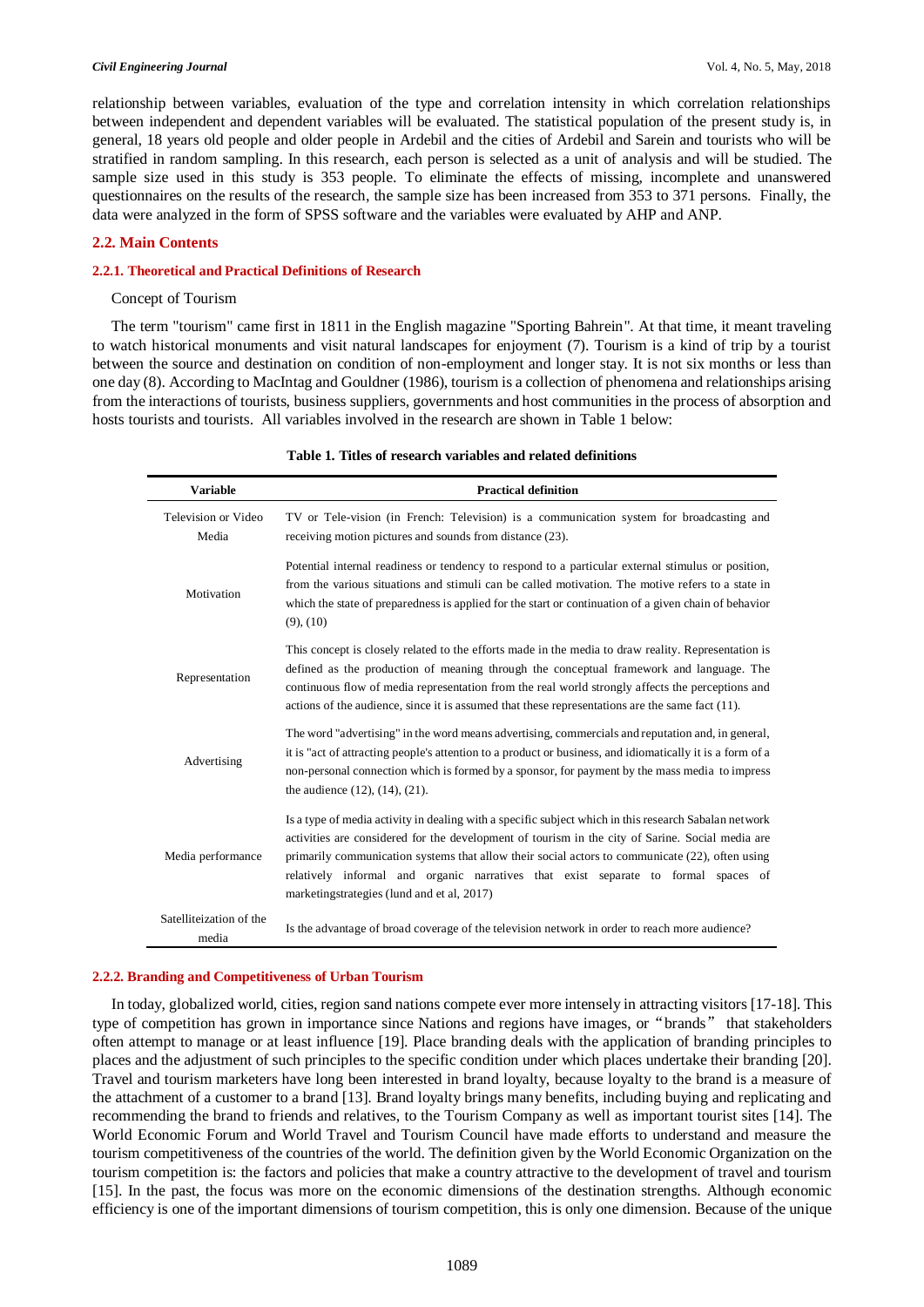nature of tourism, the ability of a destination to compete with depends also on social, cultural, political, technological and environmental strengths. However, with an emphasis on all areas, the communities will be able to be the huge destination of domestic tourists and Foreigners that have been successful in the field of media advertising for tourist destinations.

## **3. Results and Discussions**

### **3.1. Descriptive Findings**

Investigating the demographic factors of the participants showed that out of 371 subjects, 252 (67.9%) were male and 119 (32.1%) were female. Most of the respondents aged 18-35 were 51.8% of the total respondents. The results from studying respondents' education indicated that only 36 (9.7%) had an under-diploma degree, 105 (28.3%) had a diploma, and 188 (50.7%) were bachelor and 42 (11.3%) held masters and PhD degrees.

| <b>Demographic information</b> |                            | Frequency |            | <b>Total</b> |            |  |
|--------------------------------|----------------------------|-----------|------------|--------------|------------|--|
|                                |                            |           | Percentage | Frequency    | Percentage |  |
|                                | male                       | 252.      | 67.9.      |              | 100.       |  |
| Gender                         | female                     | 119.      | 32.1.      | 371.         |            |  |
|                                | Single                     | 94.       | 25.3.      |              |            |  |
| <b>Marital Status</b>          | Married                    | 275.      | 74.1.      | 371.         | 100.       |  |
|                                | Widow                      | 2.        | 0.5.       |              |            |  |
|                                | Under-diploma              | 36.       | 9.7.       |              | 100.       |  |
|                                | Diploma                    | 105.      | 28.3.      |              |            |  |
| Education                      | Bachelor's degree          | 188.      | 50.7.      | 371.         |            |  |
|                                | Master's degree and higher | 42.       | 11.3.      |              |            |  |
|                                | 18-35.                     | 192.      | 51.5.      |              |            |  |
| Age                            | 36-55.                     | 162.      | 44.7.      | 371.         | 100.       |  |
|                                | Higher than 56             | 14.       | 3.8.       |              |            |  |
|                                | Employee                   | 142.      | 38.3.      |              |            |  |
| Job                            | Shopkeeper                 | 55.       | 14.8.      |              |            |  |
|                                | Worker                     | 11.       | 3.         |              |            |  |
|                                | Self-employed              | 64.       | 17.3.      | 371.         | 100.       |  |
|                                | University student         | 43.       | 11.6.      |              |            |  |
|                                | Unemployed                 | 8.        | 2.2.       |              |            |  |
|                                | Others                     | 48.       | 12.9.      |              |            |  |

|  |  |  | Table 2. Demographic information of respondents |
|--|--|--|-------------------------------------------------|
|--|--|--|-------------------------------------------------|

#### **3.2. Satisfaction with the Performance of Media Advertising**

According to respondents' opinions about satisfaction rate of quality of provincial media performance of Sabalan network in advertising of tourist places in the form of coded programs, 16.4% are very weak, 28.3% are weak, 29.6% average, 21.6% good and 4 Percent are very good. With a deep look in respondents' opinions, we conclude that more than 75% of respondents have assessed the media performance of the province in the medium-to-low level of tourism promotion, which should be seriously addressed in the policy of provincial executives for advancing tourism goals in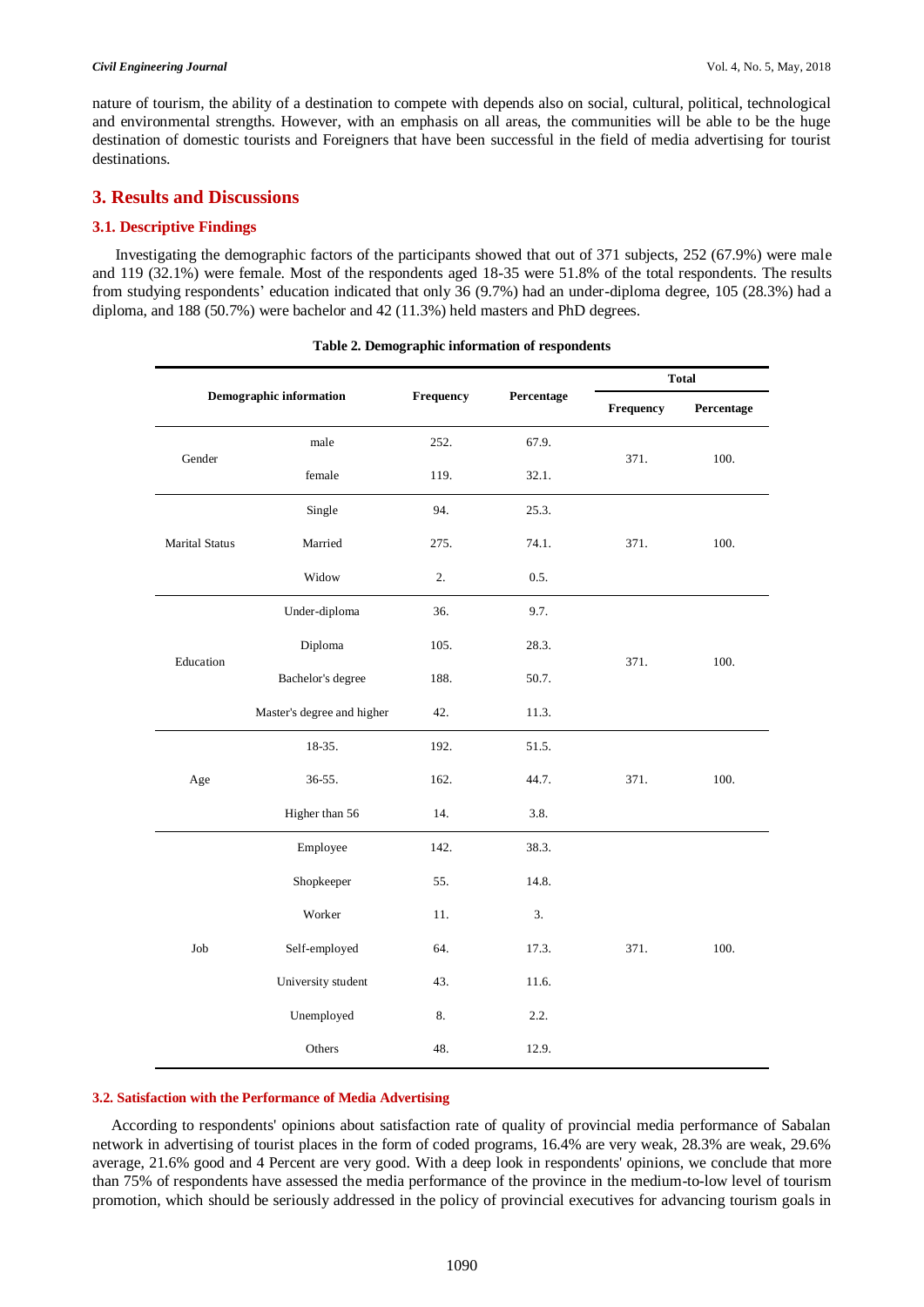line with the development of the province.

| Value     | <b>Frequency</b> | Percentage |
|-----------|------------------|------------|
| Very Weak | 61.              | 4/16.      |
| Weak      | 105.             | $3/28$ .   |
| Average   | 110.             | 6/29.      |
| Good      | 80.              | 6/21.      |
| Very good | 15.              | 00/4.      |
| Total     | 371.             | 100.       |

**Table 3. Satisfaction status of media performance from the viewpoint of respondents**

#### **3.3. The Success Rate of the Provincial Media in the Field of Urban Tourism Branding**

According to Table 4, the results of the survey on the success rate of Provincial media in providing tourism information in the province in the form of diverse national and provincial programs indicate that 17.5 percent of the media's success in tourism is very low, 28 percent low , 33.2% moderate, 16.7% high and 4.6% highly.

**Table 4. The Success Rate of Media Performance in the Field of Urban Branding from the Viewpoint of Respondents**

| value     | Frequency | Percentage |
|-----------|-----------|------------|
| Very low  | 65.       | 5/17.      |
| low       | 104.      | 0/28.      |
| Average   | 123.      | 2/33.      |
| High      | 62.       | 7/16.      |
| Very high | 17.       | 6/4.       |
| Total     | 371.      | 100.       |

#### **3.4. Variables Evaluation by AHP and ANP Methods**

A couple comparative tables of comparison tables is prepared according to above hierarchical structure. Couple comparison is done using a scale that has been designed from the same preference to the infrequent reference. Due to the avoidance of the word-length, the results of the pair comparison of the criteria are shown in Table 2. According to Table 5, media advertising with the rate of 0.352 has the first place and satellitization of the media with the coefficient of 1098/0 is in the second place and the representation option with a total of 0.0550 ranked third in terms of impact on tourism development based on urban branding.

| <b>Alternatives</b>           | Total   | Normal  | Ideal   | Ranking |
|-------------------------------|---------|---------|---------|---------|
| Advertising                   | 0.3352. | 0.6704. | 1.0000. |         |
| Representation of reality     | 0.0550. | 0.1099. | 0.1640. | 3.      |
| Satelliteization of the media | 0.1098  | 0.2196  | 0.32.76 | 2.      |

**Table 5. Results from the ranking of options by the AHP method**

In order to compare the results of the AHP and ANP method in prioritizing, the ranking of options is evident in Tables 5 and 6, both of which are in the weighted state in determining the most suitable option had the same results.

**Table 6. Results from the ranking of options by the AHP method**

| Alternatives                  | Total   | Normal  | Ideal   | Ranking |
|-------------------------------|---------|---------|---------|---------|
| Advertising                   | 0.3392. | 0.6783. | 1.0000. |         |
| Representation of reality     | 0.0568. | 0.1137. | 0.1676. | 3.      |
| Satelliteization of the media | 0.1040  | 0.2080. | 0.3067  |         |

#### **3.5. Testing of Research Questions**

How are evaluated the impact levels of research variables on urban tourism development and branding based on the AHP model? The results of the evaluation of the research variables based on the pair comparison models indicated that the advertising criteria ranked one and the satelliteization ranked second and the representation of the realities and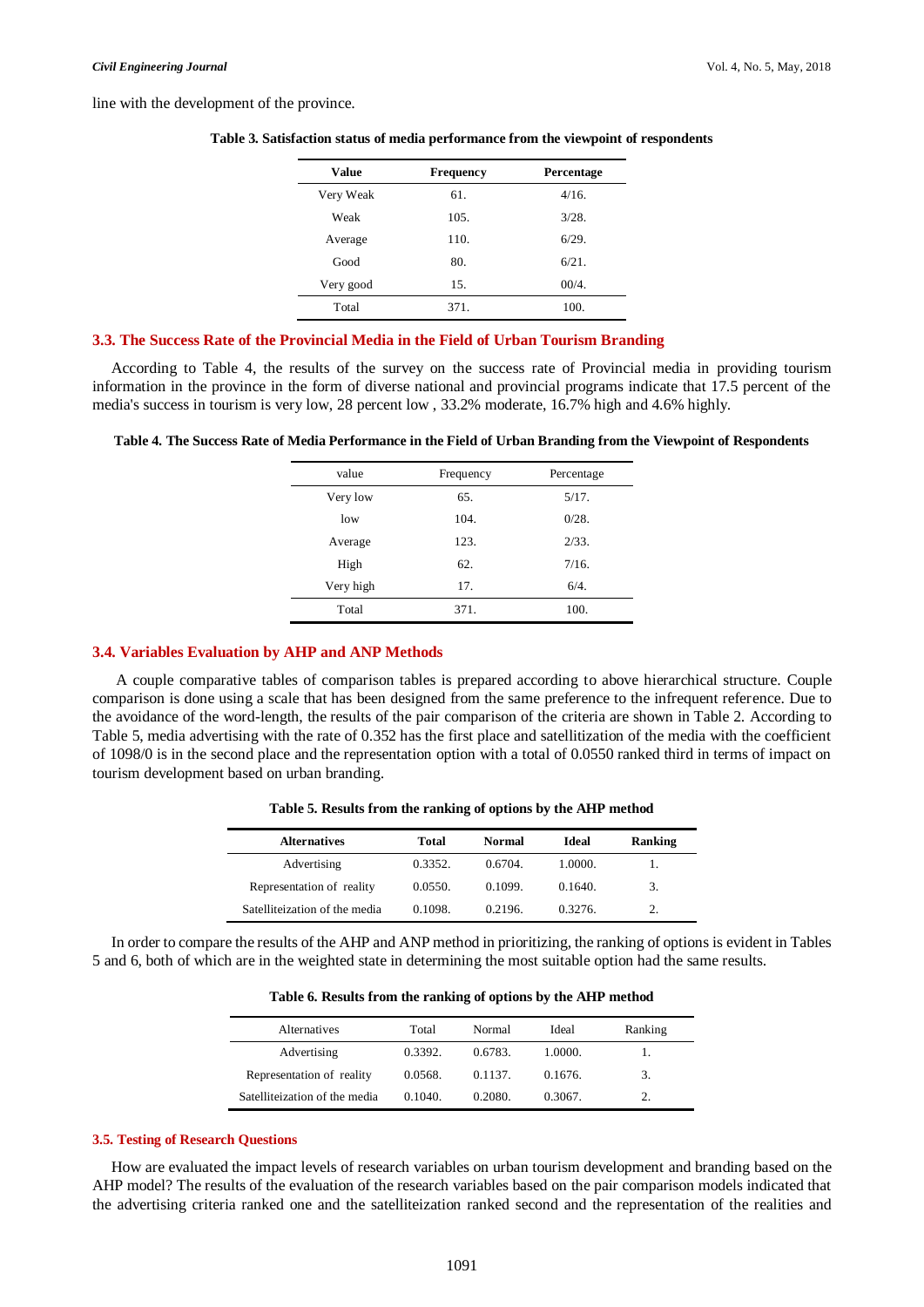capabilities and capacities in the province are the third highest ranking.

How effective is promotional activities in the development of the tourism industry in Ardebil province? The information presented in Table 7 to answer the research question indicates that 22.1% of respondents evaluated very low, 29.1% low, 26.7% moderate, 16.4% high and 5.7% answered very high which with a careful observation it is seen that more than 78 percent of respondents reported moderate and downward success of media promotional activities in the province in development of the tourism industry, and more willingly to a lesser extent.

| Value     | <b>Frequency</b> | Percentage |
|-----------|------------------|------------|
| Very low  | 82.              | 1/22.      |
| Low       | 108.             | 1/29.      |
| Average   | 99.              | 7/26.      |
| High      | 61.              | 4/16.      |
| Very high | 21.              | 7/5.       |
| Total     | 371.             | 100.       |

**Table 7. The success rate of promotional activities in the development of tourism industry**

What is the relationship between independent variables of research with the dependent variable of tourism development and urban branding?

To interpret the results of Table 8, we used the standardized regression coefficients, namely beta (beta). Thus, the representation of tourism places in the form of tangible facts with a beta of 289/0 has the greatest impact on the variable of tourism development and the establishment of urban branding. Based on this result, a standard deviation in the representation variable will increase the development tourism by a standard deviation of 289.0; on the contrary, reducing a standard deviation in the representation variable to the future will reduce the standard deviation of 289.0 in the tourism development variable. As for the impact of other variables, we can also judge in the same way. Also, as the table shows the variable of acculturalization, satelliteization of media, advertising, representativeness and total performance of media have a significant effect on the variable of tourism development and the creation of urban branding. While regarding destination selection and coherence, there is no significant difference with the development of tourism and urban branding based on the findings of the research.

|                       | <b>Unstandardized Coefficients</b> |                   | <b>Standardized Coefficients</b> | t         |      |
|-----------------------|------------------------------------|-------------------|----------------------------------|-----------|------|
|                       | B                                  | <b>Std. Error</b> | <b>Beta</b>                      |           | Sig. |
| Integrity             | 039.                               | 098.              | 021.                             | 395.      | 693  |
| Culture Development   | 186.                               | 047.              | 020.                             | 3.927.    | 008  |
| Satelliteization      | 249.                               | 072.              | 213.                             | 3.486.    | 010  |
| Advertising           | 231.                               | 063.              | 223.                             | 3.680.    | 000  |
| Representation        | 423.                               | 083.              | 289.                             | 5.121.    | 000  |
| Destination selection | 174.                               | 119.              | 099.                             | $-1.459.$ | 145  |
| Total performance     | 096.                               | 054.              | 117.                             | 1.773.    | 011  |

**Table 8. Correlation between tourism development and independent research variables**

## **4. Conclusion**

One of the components of the competitiveness of the provinces in attracting tourists is the urban tourism branding which with more focus on it, it can be considered as one of the most attractive places for tourists, both domestic and foreign. So, advertising in this area can be of great help. It is also one of the most influential factors in the development of tourism, advertising and information through mass media. The media plays a decisive role in the culture, education, information and social participation in the development of the tourism industry and the creation of urban branding in the field of tourism, the media are responsible for much of the observations and experiences through which we arrange our understanding of the world around us and how it functions. In fact, a large part of our worldview is rooted in premade media messages. They have a direct impact on the values and norms of society due to having a wide range of influence. Media, at the same time, plays a significant role in changing the knowledge and attitudes of the community. The most important task of the media is to visualize and create mental images of facts and even non-realities. The media play an important role in providing real and unrealistic images of the regions, due to their broad potential for attracting mass audience and the ability to shape public opinion. As the imagination of places and different countries and the shaping of geographic imagery is of great importance to people. The imagination that the people of the world have about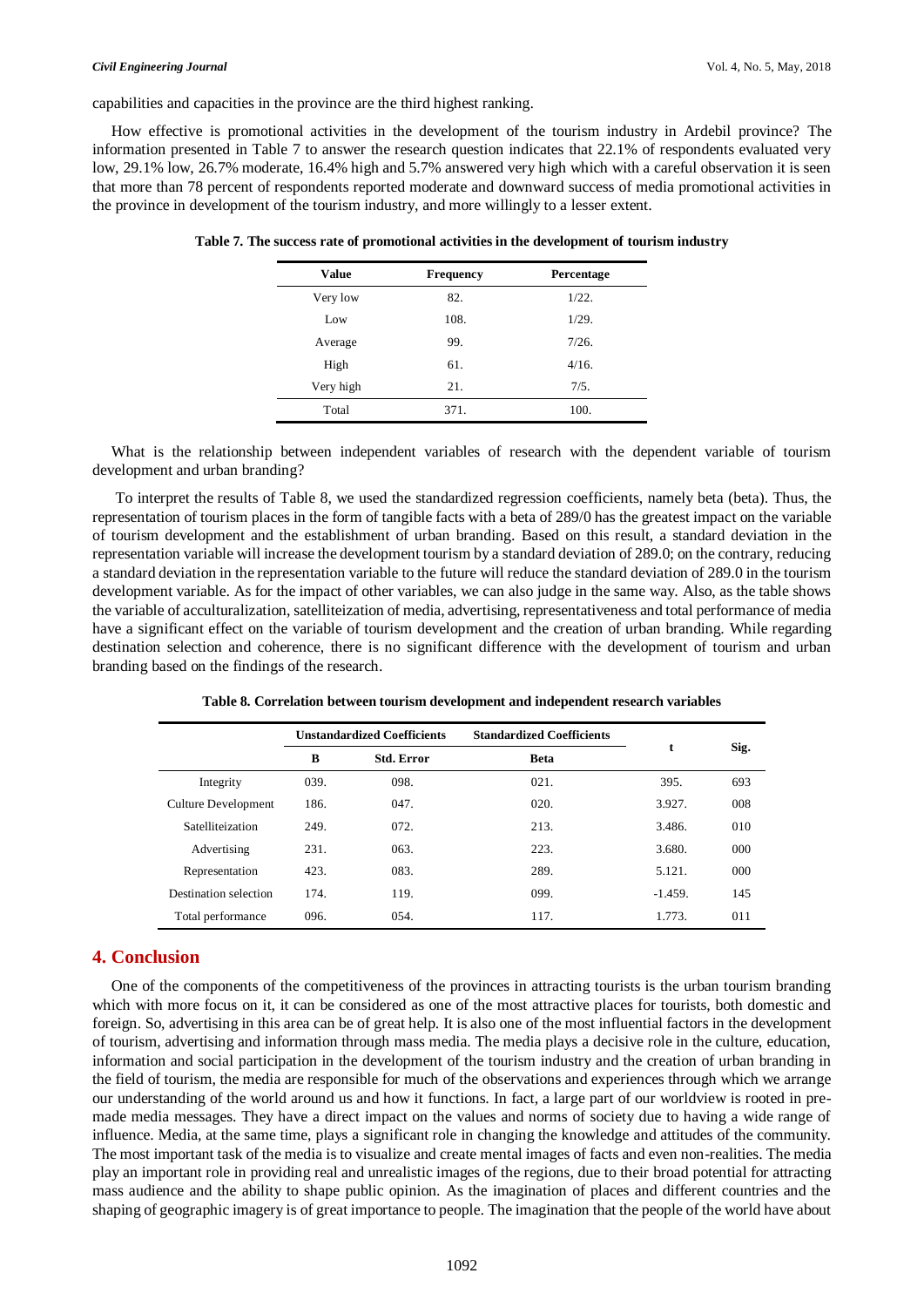#### *Civil Engineering Journal* Vol. 4, No. 5, May, 2018

a particular region or country can be shaped through popular forms of media such as films, television, literary compositions. In this research, which was descriptive-analytic, a significant relationship between tourism development and urban branding with independent variables derived from theoretical foundations of the research was analyzed and the results indicated that according to the experimental model, the satellite networking of the provincial network, advertising and culture development are as the middle variables (inputs) and the variables of integrity, destination selection, total performance, and representation as external variables. The coefficient of correlation between variables showed that there was a correlation between these variables. By using this method and calculating the coefficient of correlation between external variables, we can say that the selection of variables is not mosaic, but there was an interaction between them and the variables have been selected according to the theoretical model. The coefficients of each correlations in the regression model indicate that the variables chosen for this research were highly correlated with each other and have a theoretical basis and the increase and decrease in each of these variables is associated with increasing or decreasing in the compared variable. In terms of weighting the criteria based on the AHP and ANP models, the results indicate that the media advertising option with the coefficient of 0.3352 ranked in the first place and the satellitization of the media with a coefficient of 1098/0 ranked in the second position and the option of representation with the total rate of 0.0550% had the third place in terms of impact on urban tourism development based on urban branding. So, perhaps some areas have high rankings at the national and regional levels in tourist attraction but if, in terms of advertising methods, it is unable to represent tangible tourism realities and potential capacities of tourism in the region, naturally, it will fail in attracting tourists despite the extraordinary capacity of the region, which this in turn will result in various consequences, including the economic downturn of the region and the resulting deprivation for the province and region.

## **5. References**

[1] Farzin, Mohammad Reza, and Alipour Zahra Nad. "Identification of Factors Contributing to The Competitive Advantage of Tourism Destinations of Iran (Case Study: Chabahar)." (2011): 41-68.

[2] Oakley, Kate. "Not So Cool Britannia." International Journal of Cultural Studies 7, no. 1 (March 2004): 67–77. doi:10.1177/1367877904040606.

[3] Nazari, Ali Akbar, Ghodsi, Javad, "Factors Affecting the Branding Process in the Tourist Destination Case Study: Ramsar City", National Tourism Conference, National Capital and Future Prospects, Second Period, (2014).

[4] Bastehnegar, Mehrnoush, "The Color Symbol in the Creative Tourism Brand of Iran", the Journal of Oriental Art and Civilization, Fourth Edition, No. 15, (2016): 21-28.

[5] The Islamic Republic News Agency, our contribution to world tourism is not wide enough, news code 699353, 4/7/1388.

[6] Mohsenianrad, Mehdi, "Study of Communication: Human Communication (Interpersonal, group, Collective)", Tehran, Soroush, (2010).

[7] Aaker, David A. "Measuring brand equity across products and markets." California management review 38, no. 3 (1996): 102.

[8] Christou, Evangelos. "Branding Social Media in the Travel Industry." Procedia - Social and Behavioral Sciences 175 (February 2015): 607–614. doi:10.1016/j.sbspro.2015.01.1244.

[9] Blanke, Jennifer, World Economic Forum, and Thea (eds.) Chiesa. "The travel and tourism competitiveness report 2008: balancing economic development and environmental sustainability." World Economic Forum, 2008.

[10] Rezvani, Ali Asghar, "Geography and Tourism Industry", First Edition, Tehran, Payame Noor University Press, (1995).

[11] Shamloo, Saeed, "Psychopathology", Seventh Edition, Tehran, Roshd, (2004).

[12] Mehdi Zadeh, Seyyed Mohammad, "Media and Representation", Office of Media Studies and Development, Vol. 1, First Printing, Tehran, 2008.

[13 Shahmohammadi, Abdolreza, "Culture of Communications Science", First Edition, Tehran, Zarbaf, (2006).

[14] Mahmoudi Fazli, Mohammad Sadegh, "Advertising as a Communication", Quarterly Journal of Research and Development, No. 29, (2008): 48-61.

[15] Moriarty, Sandra, Nancy D. Mitchell, William D. Wells, Robert Crawford, Linda Brennan, and Ruth Spence-Stone. Advertising: Principles and practice. Pearson Australia, 2014.

[16] Pawaskar, Pinky, and Mridula Goel. "A Conceptual Model: Multisensory Marketing and Destination Branding." Procedia Economics and Finance 11 (2014): 255–267. doi:10.1016/s2212-5671(14)00194-4.

[17] Rehmet, Jonas, and Keith Dinnie. "Citizen Brand Ambassadors: Motivations and Perceived Effects." Journal of Destination Marketing & Management 2, no. 1 (March 2013): 31–38. doi:10.1016/j.jdmm.2013.02.001.

[18] Clifton, Nick. "Towards a Holistic Understanding of County of Origin Effects? Branding of the Region, Branding from the Region." Journal of Destination Marketing & Management 3, no. 2 (June 2014): 122–132. doi:10.1016/j.jdmm.2014.02.003.

[19] Braun, Erik. "Putting City Branding into Practice." Journal of Brand Management 19, no. 4 (October 14, 2011): 257–267. doi:10.1057/bm.2011.55.